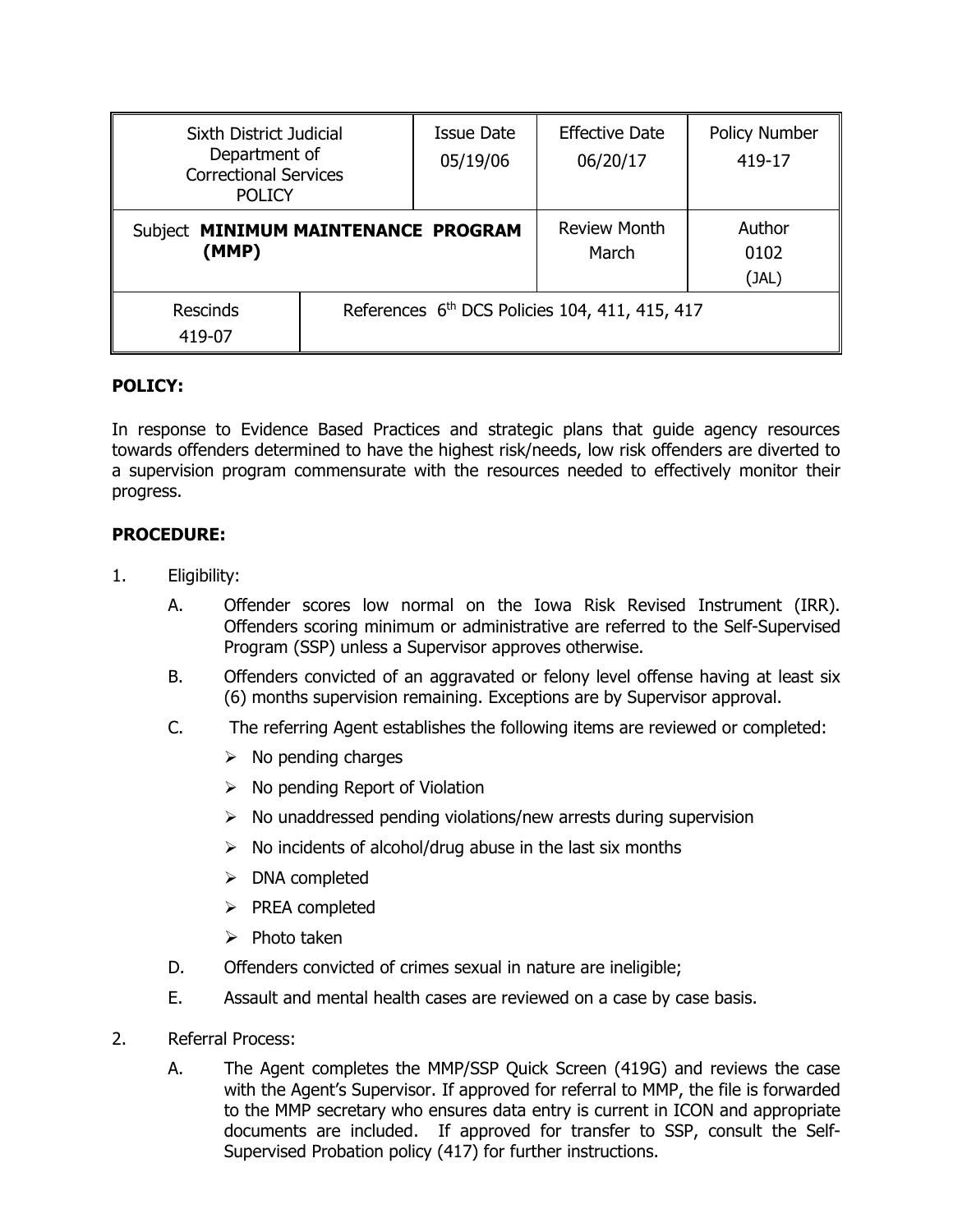### **POLICY NUMBER 419-17 PAGE 2 OF 3**

### **PROCEDURE:** (continued)

- B. The referring Agent schedules the offender into a group orientation or individual appointment and ICON information is updated accordingly by staff assigned to MMP duties.
- C. If offender fails to attend orientation or initial appointment the referring Agent is notified and immediately follows up with the offender. If good cause is demonstrated, the offender is referred to the next scheduled orientation or appointment.
- 3. Removal from MMP Program:
	- A. Upon successful completion a Discharge Request (415A) is submitted and approved by Supervisor.
	- B. Serious non-compliance issues, such as a new arrest(s), is noted as a violation incident' in ICON and reviewed with the Supervisor for a case re-assignment to traditional supervision. If a Report of Violation (411A) is completed the newly assigned Agent attends all court hearings unless the presence of the MMP Agent is required.
	- C. In the event an offender absconds, a Report of Violation with request for warrant is filed and the case is retained in the program until the offender is apprehended and sanctions are applied.
	- D. Upon removal for non-compliance, MMP staff complete an updated Iowa Risk Revised Assessment.
- 4. Offender Requirements:
	- A. Submit monthly reports (electronic or hard copy) and provides verification of compliance/completion of probation obligations.
	- B. Submit to substance abuse screening upon probable cause request.
	- C. Offenders are required to maintain face-to-face contact on a quarterly basis.
	- D. Offenders are obliged to request discretionary out of state travel ten (10) days in advance of departure date subject to agent approval. In an emergency situation, travel permits are issued at any time by authorized staff. Refer to the Travel Permission policy (104) for further details.